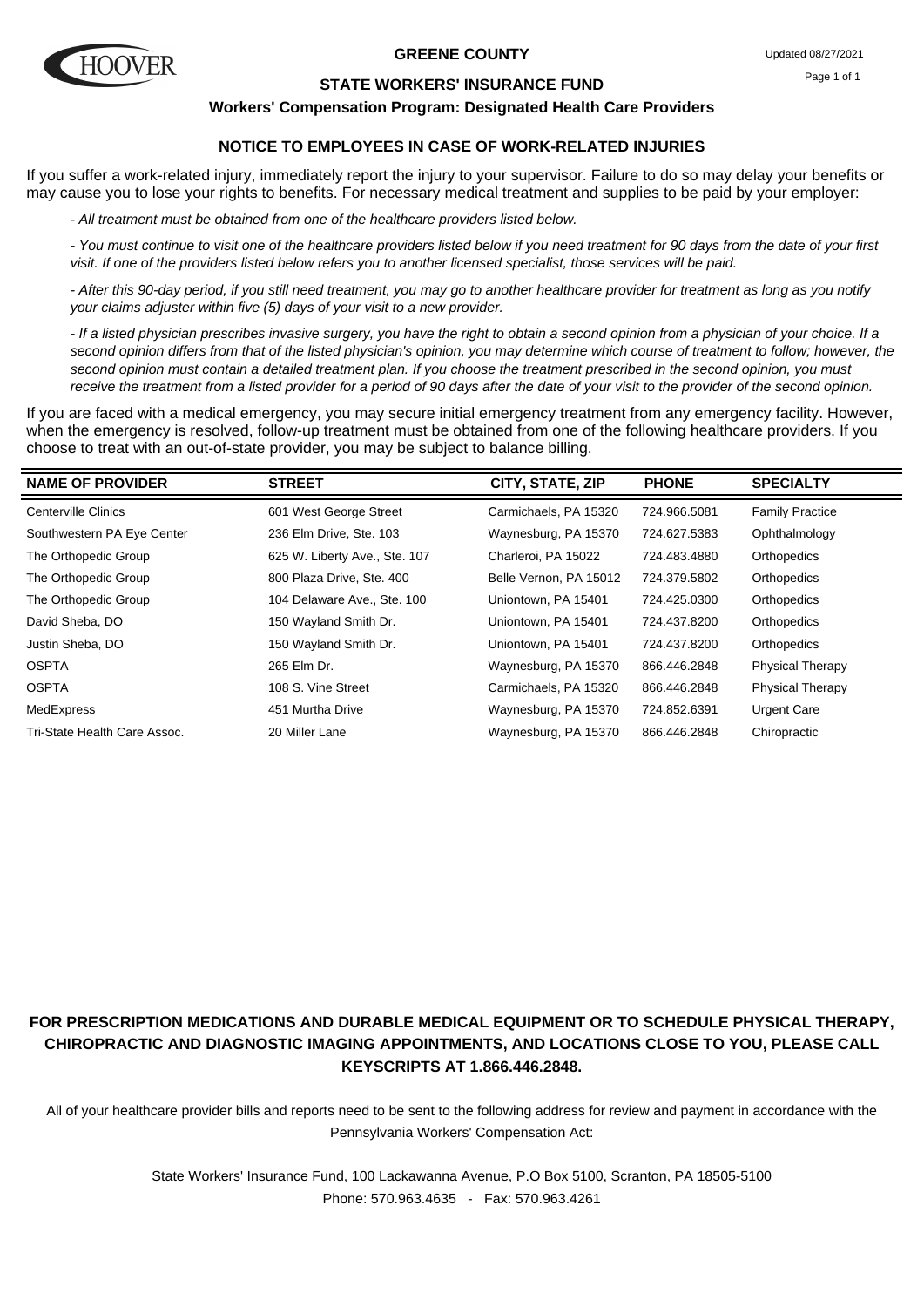

#### **WESTMORELAND COUNTY**

#### **STATE WORKERS' INSURANCE FUND**

#### **Workers' Compensation Program: Designated Health Care Providers**

## **NOTICE TO EMPLOYEES IN CASE OF WORK-RELATED INJURIES**

If you suffer a work-related injury, immediately report the injury to your supervisor. Failure to do so may delay your benefits or may cause you to lose your rights to benefits. For necessary medical treatment and supplies to be paid by your employer:

- All treatment must be obtained from one of the healthcare providers listed below.

- You must continue to visit one of the healthcare providers listed below if you need treatment for 90 days from the date of your first visit. If one of the providers listed below refers you to another licensed specialist, those services will be paid.

- After this 90-day period, if you still need treatment, you may go to another healthcare provider for treatment as long as you notify your claims adjuster within five (5) days of your visit to a new provider.

- If a listed physician prescribes invasive surgery, you have the right to obtain a second opinion from a physician of your choice. If a second opinion differs from that of the listed physician's opinion, you may determine which course of treatment to follow; however, the second opinion must contain a detailed treatment plan. If you choose the treatment prescribed in the second opinion, you must receive the treatment from a listed provider for a period of 90 days after the date of your visit to the provider of the second opinion.

If you are faced with a medical emergency, you may secure initial emergency treatment from any emergency facility. However, when the emergency is resolved, follow-up treatment must be obtained from one of the following healthcare providers. If you choose to treat with an out-of-state provider, you may be subject to balance billing.

| <b>NAME OF PROVIDER</b>                | <b>STREET</b>                       | CITY, STATE, ZIP      | <b>PHONE</b> | <b>SPECIALTY</b>        |
|----------------------------------------|-------------------------------------|-----------------------|--------------|-------------------------|
| Kiski Valley Comm. Medicine            | 310 South Second Street             | Apollo, PA 15613      | 724.478.2999 | <b>Family Practice</b>  |
| Excela Health Chestnut Ridge           | 555 Rte. 217                        | Latrobe, PA 15650     | 724.694.2723 | <b>Family Practice</b>  |
| Excela Square Latrobe Family Medicine  | 100 Excela Health Dr., Ste. 301     | Latrobe, PA 15650     | 724.537.1480 | <b>Family Practice</b>  |
| Excela Health Chestnut Ridge           | 117 West Loyalhanna Street          | Ligonier, PA 15658    | 724.238.6668 | <b>Family Practice</b>  |
| Excela Health Chestnut Ridge           | 401 Main Street                     | New Alexandria, PA    | 724.668.7833 | <b>Family Practice</b>  |
| New Stanton Family Care                | 512 South Center Avenue             | New Stanton, PA 15672 | 724.925.1199 | Internal Medicine       |
| Excela Health Internal Medicine        | 200 Village Drive, Ste. C           | Greensburg, PA 15601  | 724.834.1122 | Internal Medicine       |
| Excela Health Neurology                | 540 South St, Ste 302               | Greensburg, PA 15601  | 724.261.5610 | Neurology               |
| Occupational Healthcare                | 251 7th St., Ste. 201B              | New Kensington, PA    | 724.335.6662 | Occ. Medicine           |
| Excela Health WORKS                    | 8775 Norwin Avenue, Ste. 6          | North Huntingdon, PA  | 724.765.1230 | Occ. Medicine           |
| Hartman Ophthalmic Associates          | 1040 Towne Square Drive             | Greensburg, PA 15601  | 724.836.0190 | Ophthalmology           |
| Excela Health Orthopedics              | 522 W. Newton Street, #100          | Greensburg, PA 15601  | 724.853.8922 | Orthopedics             |
| Excela Health Orthopedics              | 133 Donohoe Road                    | Greensburg, PA 15601  | 724.537.4321 | Orthopedics             |
| <b>Excela Health Orthopedics</b>       | 680 Pellis Road                     | Greensburg, PA 15601  | 724.689.1970 | Orthopedics             |
| Orthopaedic Specialists-UPMC           | 410 Pellis Road                     | Greensburg, PA 15601  | 877.471.0935 | Orthopedics             |
| Orthopedic Associates of Pittsburgh    | 118 Nature Park Road, Ste. 300      | Greensburg, PA 15601  | 412.362.8677 | Orthopedics             |
| <b>UPMC Centers for Rehab Services</b> | 5142 Rte. 30 Eastgate Shopping Ctr. | Greensburg, PA 15601  | 866.446.2848 | <b>Physical Therapy</b> |
| <b>Westarm Physical Therapy</b>        | 1750 Freeport Rd.                   | New Kensington, PA    | 866.446.2848 | <b>Physical Therapy</b> |
| MedExpress                             | 5126 Route 30, Ste. 300             | Greensburg, PA 15601  | 724.836.3027 | <b>Urgent Care</b>      |
| MedExpress                             | 6510 Rt. 30                         | Jeannette, PA 15644   | 724.527.3428 | <b>Urgent Care</b>      |

## **FOR PRESCRIPTION MEDICATIONS AND DURABLE MEDICAL EQUIPMENT OR TO SCHEDULE PHYSICAL THERAPY, CHIROPRACTIC AND DIAGNOSTIC IMAGING APPOINTMENTS, AND LOCATIONS CLOSE TO YOU, PLEASE CALL KEYSCRIPTS AT 1.866.446.2848.**

All of your healthcare provider bills and reports need to be sent to the following address for review and payment in accordance with the Pennsylvania Workers' Compensation Act: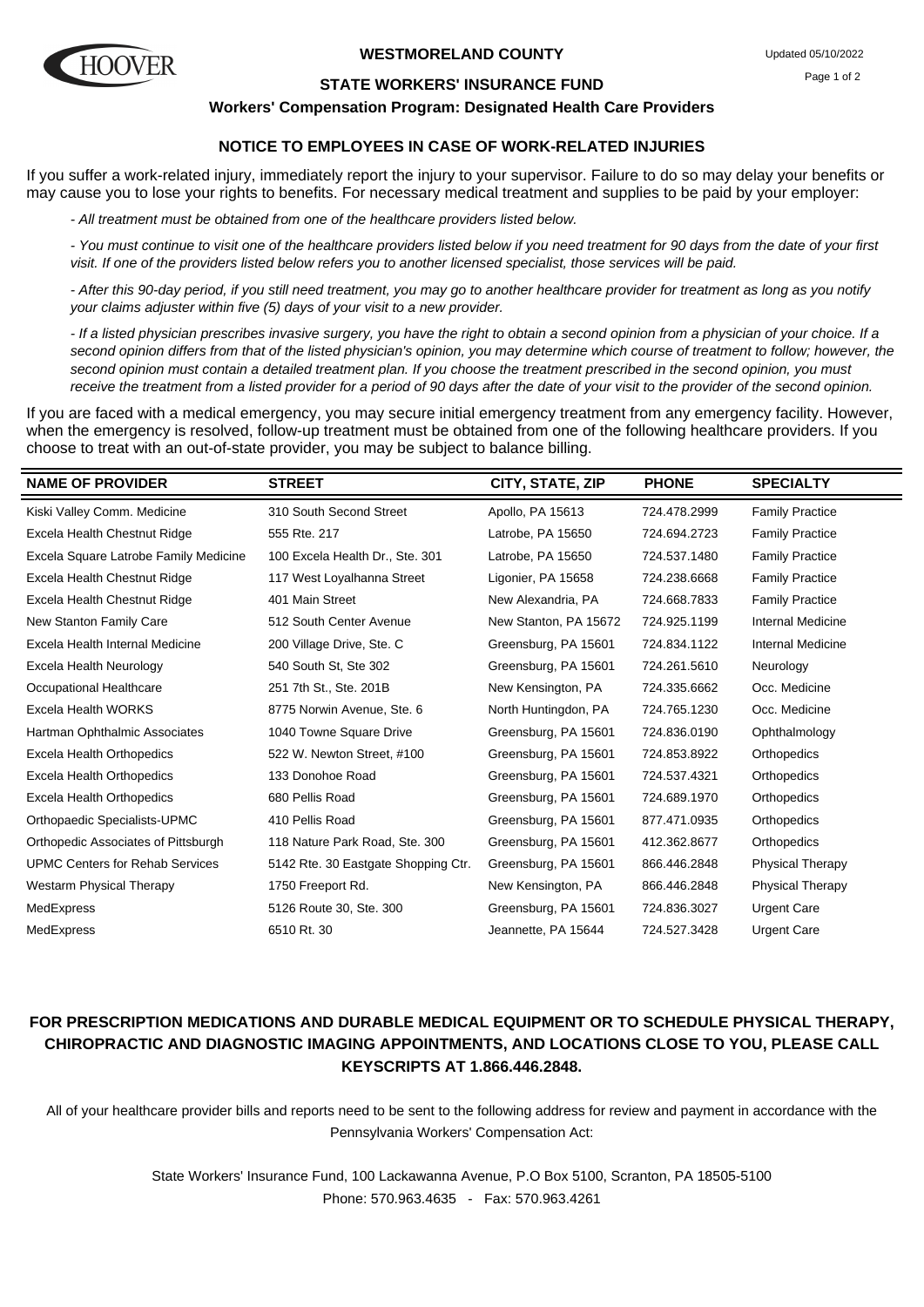

#### **WESTMORELAND COUNTY**

#### **STATE WORKERS' INSURANCE FUND**

#### **Workers' Compensation Program: Designated Health Care Providers**

## **NOTICE TO EMPLOYEES IN CASE OF WORK-RELATED INJURIES**

If you suffer a work-related injury, immediately report the injury to your supervisor. Failure to do so may delay your benefits or may cause you to lose your rights to benefits. For necessary medical treatment and supplies to be paid by your employer:

- All treatment must be obtained from one of the healthcare providers listed below.

- You must continue to visit one of the healthcare providers listed below if you need treatment for 90 days from the date of your first visit. If one of the providers listed below refers you to another licensed specialist, those services will be paid.

- After this 90-day period, if you still need treatment, you may go to another healthcare provider for treatment as long as you notify your claims adjuster within five (5) days of your visit to a new provider.

- If a listed physician prescribes invasive surgery, you have the right to obtain a second opinion from a physician of your choice. If a second opinion differs from that of the listed physician's opinion, you may determine which course of treatment to follow; however, the second opinion must contain a detailed treatment plan. If you choose the treatment prescribed in the second opinion, you must receive the treatment from a listed provider for a period of 90 days after the date of your visit to the provider of the second opinion.

If you are faced with a medical emergency, you may secure initial emergency treatment from any emergency facility. However, when the emergency is resolved, follow-up treatment must be obtained from one of the following healthcare providers. If you choose to treat with an out-of-state provider, you may be subject to balance billing.

| <b>NAME OF PROVIDER</b>   | <b>STREET</b>             | CITY, STATE, ZIP       | <b>PHONE</b> | <b>SPECIALTY</b>   |
|---------------------------|---------------------------|------------------------|--------------|--------------------|
| MedExpress                | 3876 Route 30             | Latrobe, PA 15650      | 724.537.5064 | <b>Urgent Care</b> |
| MedExpress                | 6396 Route 819 South      | Mt. Pleasant. PA 15666 | 724.547.3627 | Urgent Care        |
| MedExpress                | 4620 William Penn Highway | Murrysville, PA 15668  | 724.325.3027 | Urgent Care        |
| MedExpress                | 12116 State Route 30      | North Huntingdon, PA   | 724.863.4362 | Urgent Care        |
| <b>UPMC Urgent Care</b>   | 8945 Route 30             | North Huntingdon, PA   | 724.861.8099 | Urgent Care        |
| Denis Family Chiropractic | 5927 State Rte, 981       | Latrobe, PA 15650      | 866.446.2848 | Chiropractic       |

# **FOR PRESCRIPTION MEDICATIONS AND DURABLE MEDICAL EQUIPMENT OR TO SCHEDULE PHYSICAL THERAPY, CHIROPRACTIC AND DIAGNOSTIC IMAGING APPOINTMENTS, AND LOCATIONS CLOSE TO YOU, PLEASE CALL KEYSCRIPTS AT 1.866.446.2848.**

All of your healthcare provider bills and reports need to be sent to the following address for review and payment in accordance with the Pennsylvania Workers' Compensation Act: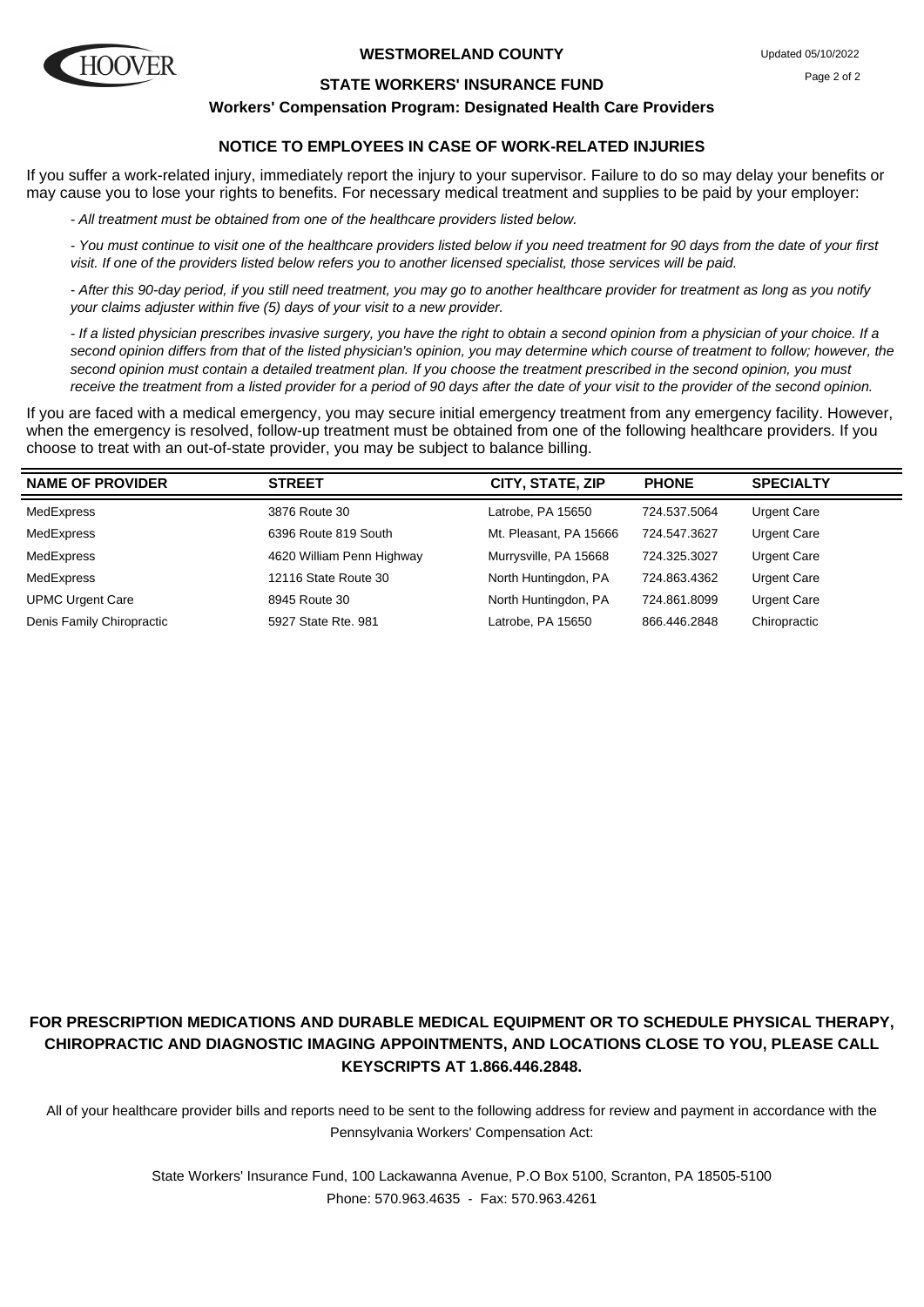

#### **WASHINGTON COUNTY**

#### **STATE WORKERS' INSURANCE FUND**

#### **Workers' Compensation Program: Designated Health Care Providers**

## **NOTICE TO EMPLOYEES IN CASE OF WORK-RELATED INJURIES**

If you suffer a work-related injury, immediately report the injury to your supervisor. Failure to do so may delay your benefits or may cause you to lose your rights to benefits. For necessary medical treatment and supplies to be paid by your employer:

- All treatment must be obtained from one of the healthcare providers listed below.

- You must continue to visit one of the healthcare providers listed below if you need treatment for 90 days from the date of your first visit. If one of the providers listed below refers you to another licensed specialist, those services will be paid.

- After this 90-day period, if you still need treatment, you may go to another healthcare provider for treatment as long as you notify your claims adjuster within five (5) days of your visit to a new provider.

- If a listed physician prescribes invasive surgery, you have the right to obtain a second opinion from a physician of your choice. If a second opinion differs from that of the listed physician's opinion, you may determine which course of treatment to follow; however, the second opinion must contain a detailed treatment plan. If you choose the treatment prescribed in the second opinion, you must receive the treatment from a listed provider for a period of 90 days after the date of your visit to the provider of the second opinion.

If you are faced with a medical emergency, you may secure initial emergency treatment from any emergency facility. However, when the emergency is resolved, follow-up treatment must be obtained from one of the following healthcare providers. If you choose to treat with an out-of-state provider, you may be subject to balance billing.

| <b>NAME OF PROVIDER</b>                  | <b>STREET</b>                     | CITY, STATE, ZIP       | <b>PHONE</b> | <b>SPECIALTY</b>        |
|------------------------------------------|-----------------------------------|------------------------|--------------|-------------------------|
| <b>Charleroi Medical</b>                 | 200 Chamber Plaza                 | Charleroi, PA 15022    | 724.483.5482 | <b>Family Practice</b>  |
| Henry Holets, Jr., MD                    | 1290 Chess St., 2nd Flr.          | Monongahela, PA 15063  | 724.258.7500 | <b>Family Practice</b>  |
| <b>AGH Neurosurgery</b>                  | 380 W. Chestnut St., Ste. 101     | Washington, PA 15301   | 724.228.1414 | Neurology               |
| South Hills Eye Associates               | 189 East Pike Street              | Canonsburg, PA 15317   | 724.745.6258 | Ophthalmology           |
| The Orthopedic Group                     | 800 Plaza Drive, Ste. 400         | Belle Vernon, PA 15012 | 724.379.5802 | Orthopedics             |
| The Orthopedic Group                     | 625 W. Liberty Ave., Ste. 107     | Charleroi, PA 15022    | 724.483.4880 | Orthopedics             |
| Orthopaedic Specialists-UPMC             | 95 Leonard Ave., Ste. 202         | Washington, PA 15301   | 877.471.0935 | Orthopedics             |
| Orthopaedic Specialists-UPMC             | 100 Trich Avenue                  | Washington, PA 15301   | 877.471.0935 | Orthopedics             |
| Advanced Orthopaedics and Rehabilitation | 100 Trich Dr., Ste. 2             | Washington, PA 15301   | 724.225.8657 | Orthopedics             |
| The Orthopedic Group                     | 104 Delaware Ave., Ste. 100       | Uniontown, PA 15401    | 724.425.0300 | Orthopedics             |
| Milowicki PT Services, LLC               | 2001 Waterdam Plaza Dr., Ste. 104 | McMurray, PA 15317     | 866.446.2848 | <b>Physical Therapy</b> |
| <b>UPMC Centers for Rehab Services</b>   | 470 Johnson Road, Suite 110       | Washington, PA 15301   | 866.446.2848 | <b>Physical Therapy</b> |
| MedExpress                               | 3840 Washington Rd., Ste. 300     | McMurray, PA 15317     | 724.941.3273 | Urgent Care             |
| MedExpress                               | 460 Washington Road, Suite 7      | Washington, PA 15301   | 724.225.3627 | <b>Urgent Care</b>      |
| <b>Steel Valley Chiropractic</b>         | 3908 Main Street                  | Munhall, PA 15120      | 866.446.2848 | Chiropractic            |

# **FOR PRESCRIPTION MEDICATIONS AND DURABLE MEDICAL EQUIPMENT OR TO SCHEDULE PHYSICAL THERAPY, CHIROPRACTIC AND DIAGNOSTIC IMAGING APPOINTMENTS, AND LOCATIONS CLOSE TO YOU, PLEASE CALL KEYSCRIPTS AT 1.866.446.2848.**

All of your healthcare provider bills and reports need to be sent to the following address for review and payment in accordance with the Pennsylvania Workers' Compensation Act: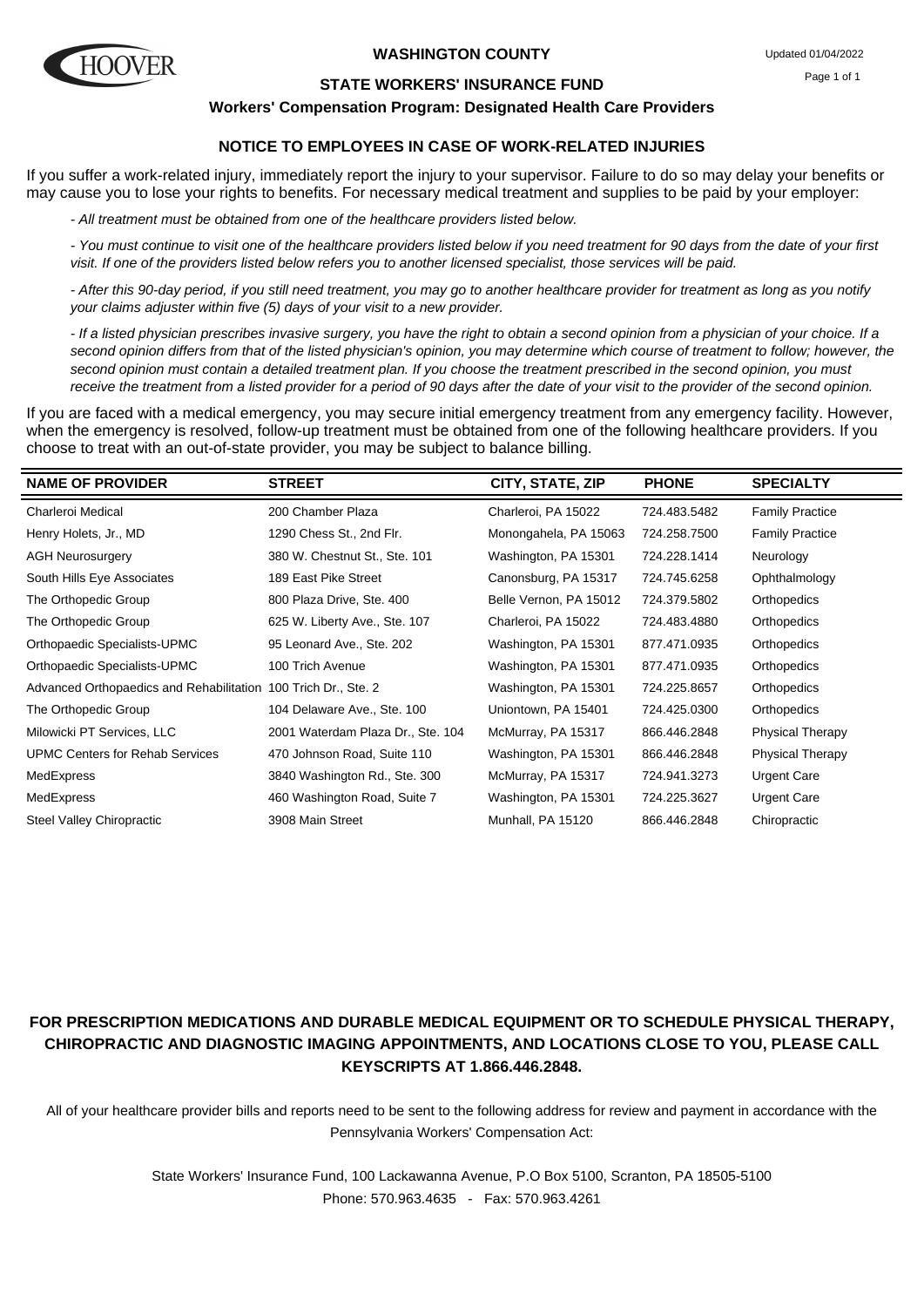

#### **ALLEGHENY (CENTRAL) COUNTY**

#### **STATE WORKERS' INSURANCE FUND**

**Workers' Compensation Program: Designated Health Care Providers**

## **NOTICE TO EMPLOYEES IN CASE OF WORK-RELATED INJURIES**

If you suffer a work-related injury, immediately report the injury to your supervisor. Failure to do so may delay your benefits or may cause you to lose your rights to benefits. For necessary medical treatment and supplies to be paid by your employer:

- All treatment must be obtained from one of the healthcare providers listed below.

- You must continue to visit one of the healthcare providers listed below if you need treatment for 90 days from the date of your first visit. If one of the providers listed below refers you to another licensed specialist, those services will be paid.

- After this 90-day period, if you still need treatment, you may go to another healthcare provider for treatment as long as you notify your claims adjuster within five (5) days of your visit to a new provider.

- If a listed physician prescribes invasive surgery, you have the right to obtain a second opinion from a physician of your choice. If a second opinion differs from that of the listed physician's opinion, you may determine which course of treatment to follow; however, the second opinion must contain a detailed treatment plan. If you choose the treatment prescribed in the second opinion, you must receive the treatment from a listed provider for a period of 90 days after the date of your visit to the provider of the second opinion.

If you are faced with a medical emergency, you may secure initial emergency treatment from any emergency facility. However, when the emergency is resolved, follow-up treatment must be obtained from one of the following healthcare providers. If you choose to treat with an out-of-state provider, you may be subject to balance billing.

| <b>NAME OF PROVIDER</b>                                               | <b>STREET</b>                        | CITY, STATE, ZIP      | <b>PHONE</b> | <b>SPECIALTY</b>         |
|-----------------------------------------------------------------------|--------------------------------------|-----------------------|--------------|--------------------------|
| <b>Community Family Practice Associates</b>                           | 1713 Ardmore Blvd.                   | Pittsburgh, PA 15221  | 412.247.3222 | <b>Family Practice</b>   |
| Smithfield Medical                                                    | 309 Smithfield Street                | Pittsburgh, PA 15222  | 412.471.2111 | <b>Family Practice</b>   |
| Heyl Family Practice Inc.                                             | 1020 Center Avenue                   | Pittsburgh, PA 15229  | 412.931.3066 | <b>Family Practice</b>   |
| Northern Area Family Medicine                                         | 5700 Corporate Drive                 | Pittsburgh, PA 15237  | 412.630.2670 | <b>Family Practice</b>   |
| Campbell-Philbin Medical Assoc.                                       | 1400 Locust Street                   | Pittsburgh, PA 15219  | 412.281.2575 | Internal Medicine        |
| Douglas Clough, MD & Assoc.                                           | 9104 Babcock Blvd. Ste 1113          | Pittsburgh, PA 15237  | 412.366.7070 | <b>Internal Medicine</b> |
| <b>AHN Neuroscience Institute</b>                                     | 320 East North Ave., Ste. 208        | Pittsburgh, PA 15212  | 412.359.6200 | Neurology                |
| St. Clair Occupational Medicine                                       | 2000 Oxford Drive, Ste. 100          | Bethel Park, PA 15102 | 412.942.7115 | Occ. Medicine            |
| Falcon ER                                                             | 1241 Freedom Rd., Ste. 1A            | Cranberry Twp., PA    | 724.235.6000 | Occ. Medicine            |
| Occupational Healthcare                                               | 251 7th St., Ste. 201B               | New Kensington, PA    | 724.335.6662 | Occ. Medicine            |
| Heritage Valley Business Care                                         | 2201 Park Manor Blvd., Ste. 500      | Pittsburgh, PA 15202  | 412.777.6369 | Occ. Medicine            |
| Pittsburgh Oculoplastic Assoc., Ltd.                                  | 1050 Bower Hill Road                 | Pittsburgh, PA 15243  | 412.681.4220 | Ophthalmology            |
| Orthopedic Assoc. of Pittsburgh Inc.                                  | 2550 Mosside Blvd., Ste. 405         | Monroeville, PA 15146 | 412.373.1600 | Orthopedics              |
| Orthopaedic Specialists-UPMC                                          | 2310 Jane Street                     | Pittsburgh, PA 15203  | 877.471.0935 | Orthopedics              |
| Orthopaedic Specialists-UPMC                                          | 9104 Babcock Blvd., Ste. 5113        | Pittsburgh, PA 15237  | 877.471.0935 | Orthopedics              |
| Tri Rivers Musculoskeletal Centers- UPMC 9104 Babcock Blvd. Ste. 2120 |                                      | Pittsburgh, PA 15237  | 412.367.0600 | Orthopedics              |
| South Hills Orthopaedic                                               | 2000 Oxford Drive, Ste. 211, 2nd Fl. | Pittsburgh, PA 15102  | 412.283.0260 | Orthopedics              |
| <b>UPMC Centers for Rehab Services</b>                                | 300 Chapel Harbor Dr., Ste. 200      | Pittsburgh, PA 15238  | 866.446.2848 | <b>Physical Therapy</b>  |
| Ortho. & Sports Physical Therapy Assoc.                               | 1607 Lowrie Street                   | Pittsburgh, PA 15212  | 866.446.2848 | <b>Physical Therapy</b>  |
| <b>AHN Urgent Care Center</b>                                         | 501 Braddock Avenue                  | Braddock, PA 15104    | 412.636.5050 | <b>Urgent Care</b>       |

## **FOR PRESCRIPTION MEDICATIONS AND DURABLE MEDICAL EQUIPMENT OR TO SCHEDULE PHYSICAL THERAPY, CHIROPRACTIC AND DIAGNOSTIC IMAGING APPOINTMENTS, AND LOCATIONS CLOSE TO YOU, PLEASE CALL KEYSCRIPTS AT 1.866.446.2848.**

All of your healthcare provider bills and reports need to be sent to the following address for review and payment in accordance with the Pennsylvania Workers' Compensation Act: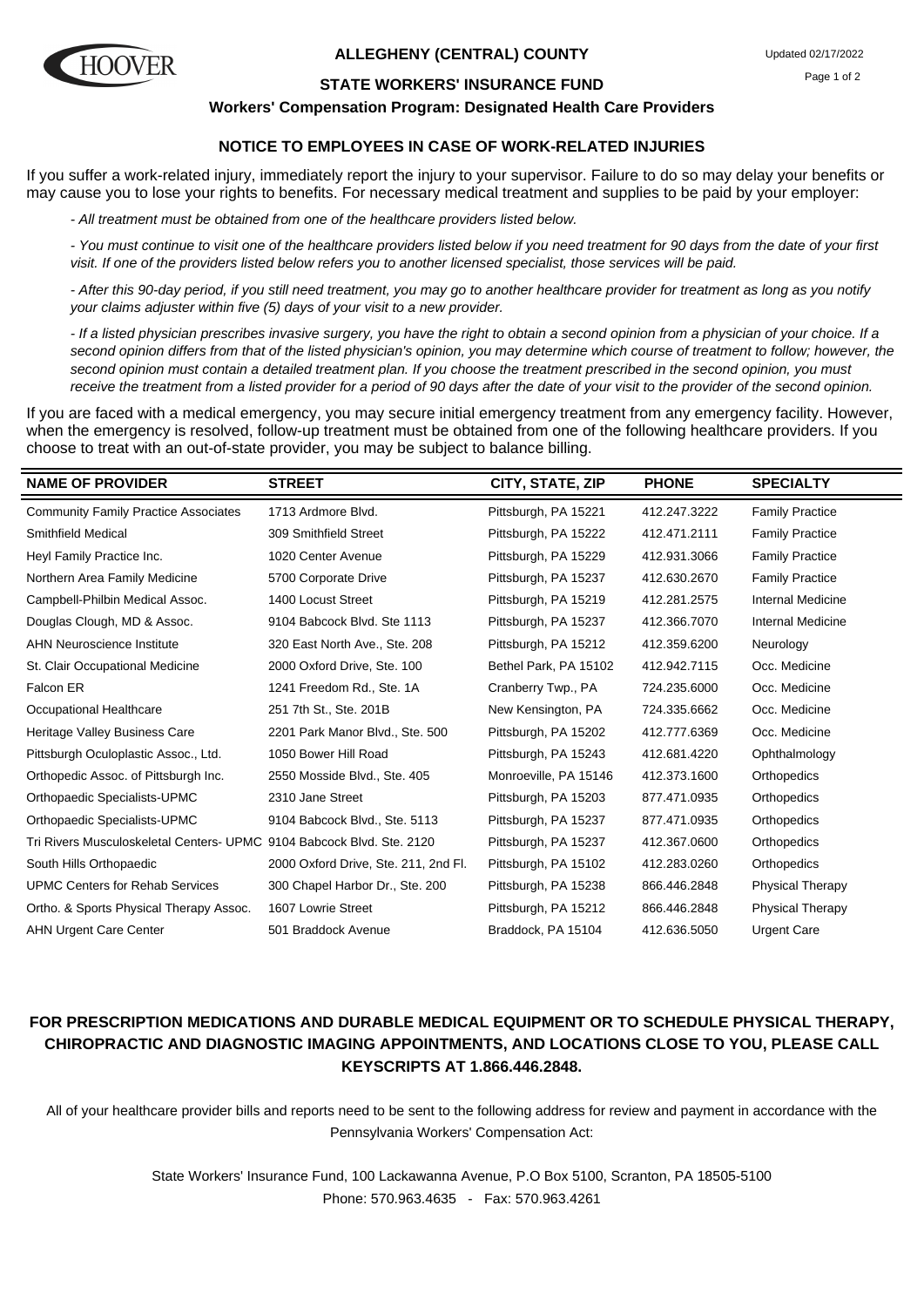

#### **ALLEGHENY (CENTRAL) COUNTY**

#### **STATE WORKERS' INSURANCE FUND**

**Workers' Compensation Program: Designated Health Care Providers**

## **NOTICE TO EMPLOYEES IN CASE OF WORK-RELATED INJURIES**

If you suffer a work-related injury, immediately report the injury to your supervisor. Failure to do so may delay your benefits or may cause you to lose your rights to benefits. For necessary medical treatment and supplies to be paid by your employer:

- All treatment must be obtained from one of the healthcare providers listed below.

- You must continue to visit one of the healthcare providers listed below if you need treatment for 90 days from the date of your first visit. If one of the providers listed below refers you to another licensed specialist, those services will be paid.

- After this 90-day period, if you still need treatment, you may go to another healthcare provider for treatment as long as you notify your claims adjuster within five (5) days of your visit to a new provider.

- If a listed physician prescribes invasive surgery, you have the right to obtain a second opinion from a physician of your choice. If a second opinion differs from that of the listed physician's opinion, you may determine which course of treatment to follow; however, the second opinion must contain a detailed treatment plan. If you choose the treatment prescribed in the second opinion, you must receive the treatment from a listed provider for a period of 90 days after the date of your visit to the provider of the second opinion.

If you are faced with a medical emergency, you may secure initial emergency treatment from any emergency facility. However, when the emergency is resolved, follow-up treatment must be obtained from one of the following healthcare providers. If you choose to treat with an out-of-state provider, you may be subject to balance billing.

| <b>NAME OF PROVIDER</b>       | <b>STREET</b>             | CITY, STATE, ZIP     | <b>PHONE</b> | <b>SPECIALTY</b>   |
|-------------------------------|---------------------------|----------------------|--------------|--------------------|
| <b>MedExpress Urgent Care</b> | 1984 Greentree Road       | Pittsburgh, PA 15220 | 412.343.3627 | <b>Urgent Care</b> |
| MedExpress                    | 1535 Washington Road      | Pittsburgh, PA 15228 | 412.531.1585 | <b>Urgent Care</b> |
| <b>MedExpress Urgent Care</b> | 7219 Mcknight Road        | Pittsburgh, PA 15237 | 412.367.3278 | Urgent Care        |
| MedExpress                    | 3433 William Penn Highway | Pittsburgh, PA 15235 | 412.825.3627 | <b>Urgent Care</b> |
| Morreale Chiropractic         | 874 Butler Street, Ste. 1 | Pittsburgh, PA 15223 | 866.446.2848 | Chiropractic       |
| Steel Valley Chiropractic     | 3908 Main Street          | Munhall, PA 15120    | 866.446.2848 | Chiropractic       |

# **FOR PRESCRIPTION MEDICATIONS AND DURABLE MEDICAL EQUIPMENT OR TO SCHEDULE PHYSICAL THERAPY, CHIROPRACTIC AND DIAGNOSTIC IMAGING APPOINTMENTS, AND LOCATIONS CLOSE TO YOU, PLEASE CALL KEYSCRIPTS AT 1.866.446.2848.**

All of your healthcare provider bills and reports need to be sent to the following address for review and payment in accordance with the Pennsylvania Workers' Compensation Act: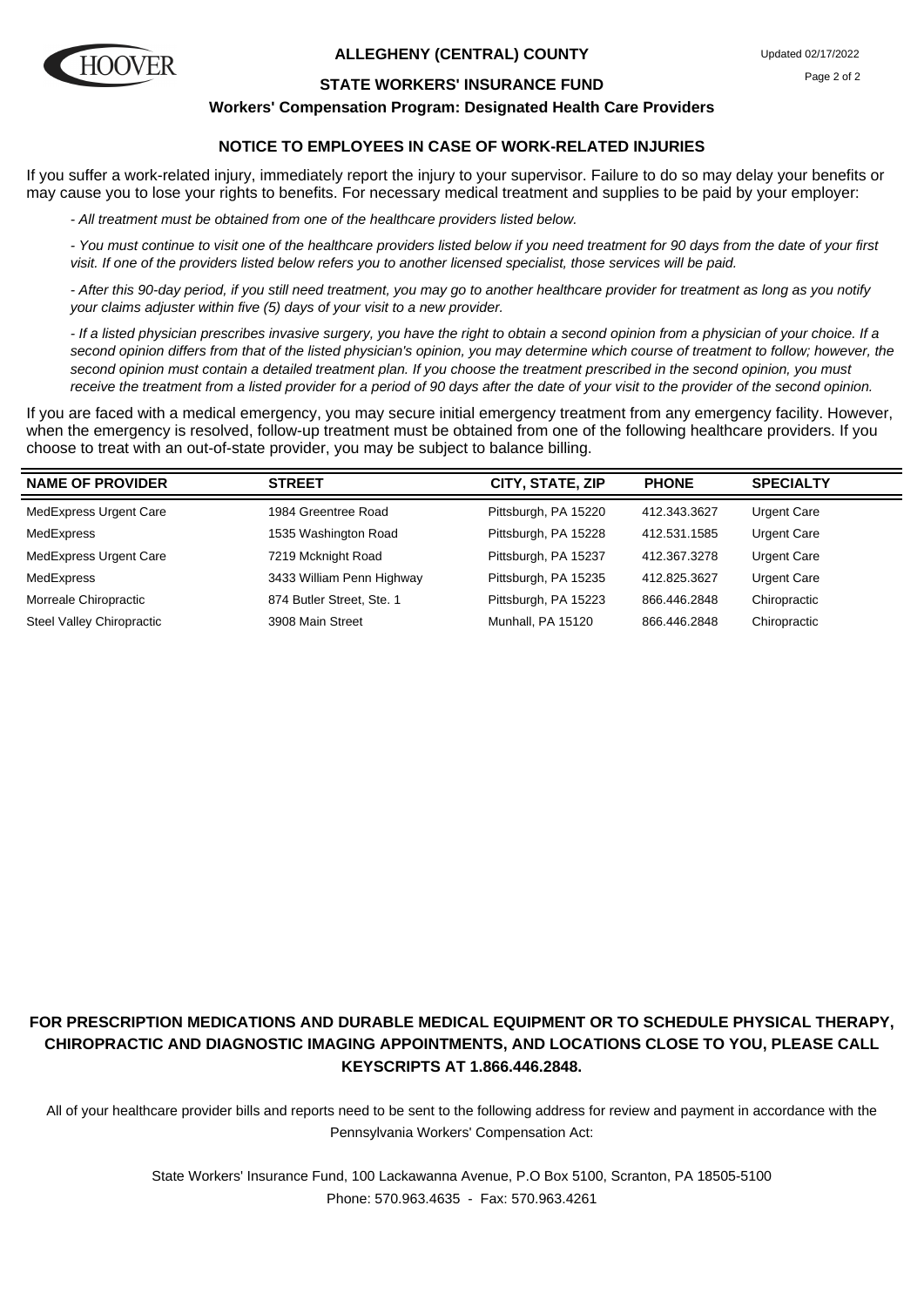

#### **ALLEGHENY (NE) COUNTY**

#### **STATE WORKERS' INSURANCE FUND**

#### **Workers' Compensation Program: Designated Health Care Providers**

## **NOTICE TO EMPLOYEES IN CASE OF WORK-RELATED INJURIES**

If you suffer a work-related injury, immediately report the injury to your supervisor. Failure to do so may delay your benefits or may cause you to lose your rights to benefits. For necessary medical treatment and supplies to be paid by your employer:

- All treatment must be obtained from one of the healthcare providers listed below.

- You must continue to visit one of the healthcare providers listed below if you need treatment for 90 days from the date of your first visit. If one of the providers listed below refers you to another licensed specialist, those services will be paid.

- After this 90-day period, if you still need treatment, you may go to another healthcare provider for treatment as long as you notify your claims adjuster within five (5) days of your visit to a new provider.

- If a listed physician prescribes invasive surgery, you have the right to obtain a second opinion from a physician of your choice. If a second opinion differs from that of the listed physician's opinion, you may determine which course of treatment to follow; however, the second opinion must contain a detailed treatment plan. If you choose the treatment prescribed in the second opinion, you must receive the treatment from a listed provider for a period of 90 days after the date of your visit to the provider of the second opinion.

If you are faced with a medical emergency, you may secure initial emergency treatment from any emergency facility. However, when the emergency is resolved, follow-up treatment must be obtained from one of the following healthcare providers. If you choose to treat with an out-of-state provider, you may be subject to balance billing.

| <b>STREET</b>                     | CITY, STATE, ZIP                                              | <b>PHONE</b> | <b>SPECIALTY</b>        |
|-----------------------------------|---------------------------------------------------------------|--------------|-------------------------|
| 1304 Pittsburgh Street            | Cheswick, PA 15024                                            | 412.767.5387 | <b>Family Practice</b>  |
| 5830 Meridan Road                 | Gibsonia, PA 15044                                            | 724.443.7231 | <b>Family Practice</b>  |
| 333 Allegheny Avenue              | Oakmont, PA 15139                                             | 412.767.5387 | <b>Family Practice</b>  |
| 317 East 1st Avenue               | Tarentum, PA 15084                                            | 724.226.2900 | <b>Family Practice</b>  |
| 420 East North Ave                | Pittsburgh, PA 15212                                          | 412.359.8850 | Neurology               |
| 2000 Oxford Drive, Ste. 100       | Bethel Park, PA 15102                                         | 412.942.7115 | Occ. Medicine           |
| 1241 Freedom Rd., Ste. 1A         | Cranberry Twp., PA                                            | 724.235.6000 | Occ. Medicine           |
| 2201 Park Manor Blvd., Ste. 500   | Pittsburgh, PA 15202                                          | 412.777.6369 | Occ. Medicine           |
| 251 7th St., Ste. 201B            | New Kensington, PA                                            | 724.335.6662 | Occ. Medicine           |
| 4815 Liberty Ave.                 | Pittsburgh, PA 15224                                          | 412.621.7038 | Ophthalmology           |
| 160 Gallery Dr., Ste. 144         | Canonsburg, PA 15317                                          | 877.660.6777 | Orthopedics             |
|                                   | Mars, PA 16046                                                | 866.874.7483 | Orthopedics             |
| 1600 Pacific Ave, Ste 3           | Natrona Heights, PA                                           | 724.933.3300 | Orthopedics             |
| 59 Fort Couch Road                | Pittsburgh, PA 15241                                          | 877.660.6777 | Orthopedics             |
| 1307 Federal Street               | Pittsburgh, PA 15212                                          | 877.660.6777 | Orthopedics             |
| 12311 Perry Hwy 2nd Fl            | Wexford, PA 15090                                             | 724.933.6629 | Orthopedics             |
| 1316 Pittsburgh St                | Cheswick, PA 15024                                            | 866.446.2848 | <b>Physical Therapy</b> |
| 1601 Union Ave., Ste. D           | Natrona Heights, PA                                           | 866.446.2848 | <b>Physical Therapy</b> |
| 4655 William Flynn Hwy., Ste. 110 | Allison Park, PA 15101                                        | 412.486.3027 | <b>Urgent Care</b>      |
| 1870 Broadview Blvd.              | Natrona Heights, PA                                           | 724.224.3701 | <b>Urgent Care</b>      |
|                                   | Tri Rivers Musculoskeletal Centers- UPMC 6998 Crider Rd. #110 |              |                         |

## **FOR PRESCRIPTION MEDICATIONS AND DURABLE MEDICAL EQUIPMENT OR TO SCHEDULE PHYSICAL THERAPY, CHIROPRACTIC AND DIAGNOSTIC IMAGING APPOINTMENTS, AND LOCATIONS CLOSE TO YOU, PLEASE CALL KEYSCRIPTS AT 1.866.446.2848.**

All of your healthcare provider bills and reports need to be sent to the following address for review and payment in accordance with the Pennsylvania Workers' Compensation Act: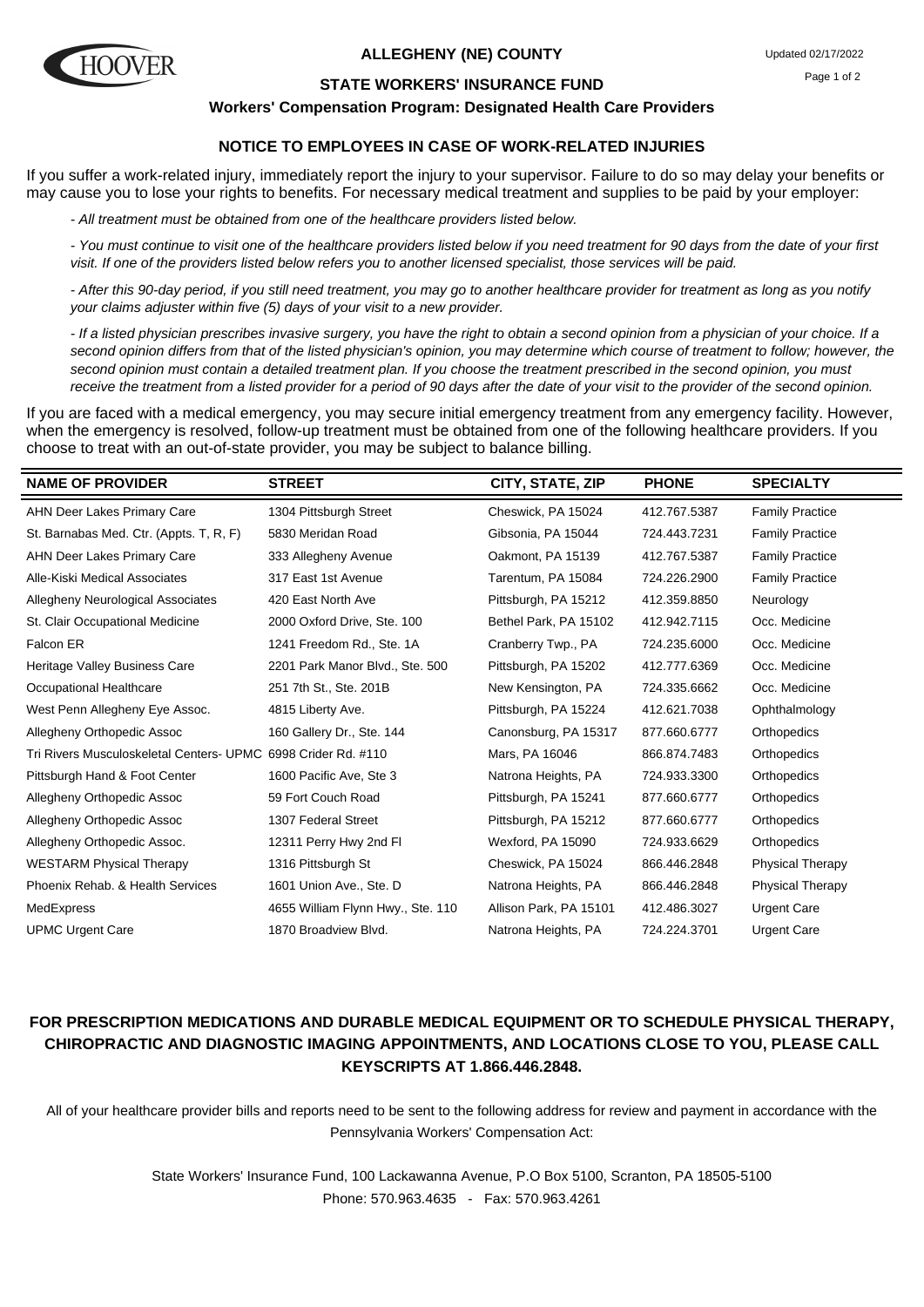

#### **ALLEGHENY (NE) COUNTY**

#### **STATE WORKERS' INSURANCE FUND**

#### **Workers' Compensation Program: Designated Health Care Providers**

## **NOTICE TO EMPLOYEES IN CASE OF WORK-RELATED INJURIES**

If you suffer a work-related injury, immediately report the injury to your supervisor. Failure to do so may delay your benefits or may cause you to lose your rights to benefits. For necessary medical treatment and supplies to be paid by your employer:

- All treatment must be obtained from one of the healthcare providers listed below.

- You must continue to visit one of the healthcare providers listed below if you need treatment for 90 days from the date of your first visit. If one of the providers listed below refers you to another licensed specialist, those services will be paid.

- After this 90-day period, if you still need treatment, you may go to another healthcare provider for treatment as long as you notify your claims adjuster within five (5) days of your visit to a new provider.

- If a listed physician prescribes invasive surgery, you have the right to obtain a second opinion from a physician of your choice. If a second opinion differs from that of the listed physician's opinion, you may determine which course of treatment to follow; however, the second opinion must contain a detailed treatment plan. If you choose the treatment prescribed in the second opinion, you must receive the treatment from a listed provider for a period of 90 days after the date of your visit to the provider of the second opinion.

If you are faced with a medical emergency, you may secure initial emergency treatment from any emergency facility. However, when the emergency is resolved, follow-up treatment must be obtained from one of the following healthcare providers. If you choose to treat with an out-of-state provider, you may be subject to balance billing.

| <b>NAME OF PROVIDER</b>           | <b>STREET</b>             | CITY, STATE, ZIP      | <b>PHONE</b> | <b>SPECIALTY</b> |
|-----------------------------------|---------------------------|-----------------------|--------------|------------------|
| MedExpress Urgent Care            | 50 Freeport Rd., Ste. 500 | Pittsburgh, PA 15215  | 412.782.3278 | Urgent Care      |
| <b>MedExpress Urgent Care</b>     | 5201 Baum Blvd.           | Pittsburgh, PA 15224  | 412.687.3627 | Urgent Care      |
| MedExpress                        | 303 East Tenth Avenue     | Tarentum, PA 15084    | 724.224.2770 | Urgent Care      |
| Shultz Chiro & Rehab Services, PC | 2686 Monroeville Blvd.    | Monroeville, PA 15146 | 866.446.2848 | Chiropractic     |

# **FOR PRESCRIPTION MEDICATIONS AND DURABLE MEDICAL EQUIPMENT OR TO SCHEDULE PHYSICAL THERAPY, CHIROPRACTIC AND DIAGNOSTIC IMAGING APPOINTMENTS, AND LOCATIONS CLOSE TO YOU, PLEASE CALL KEYSCRIPTS AT 1.866.446.2848.**

All of your healthcare provider bills and reports need to be sent to the following address for review and payment in accordance with the Pennsylvania Workers' Compensation Act: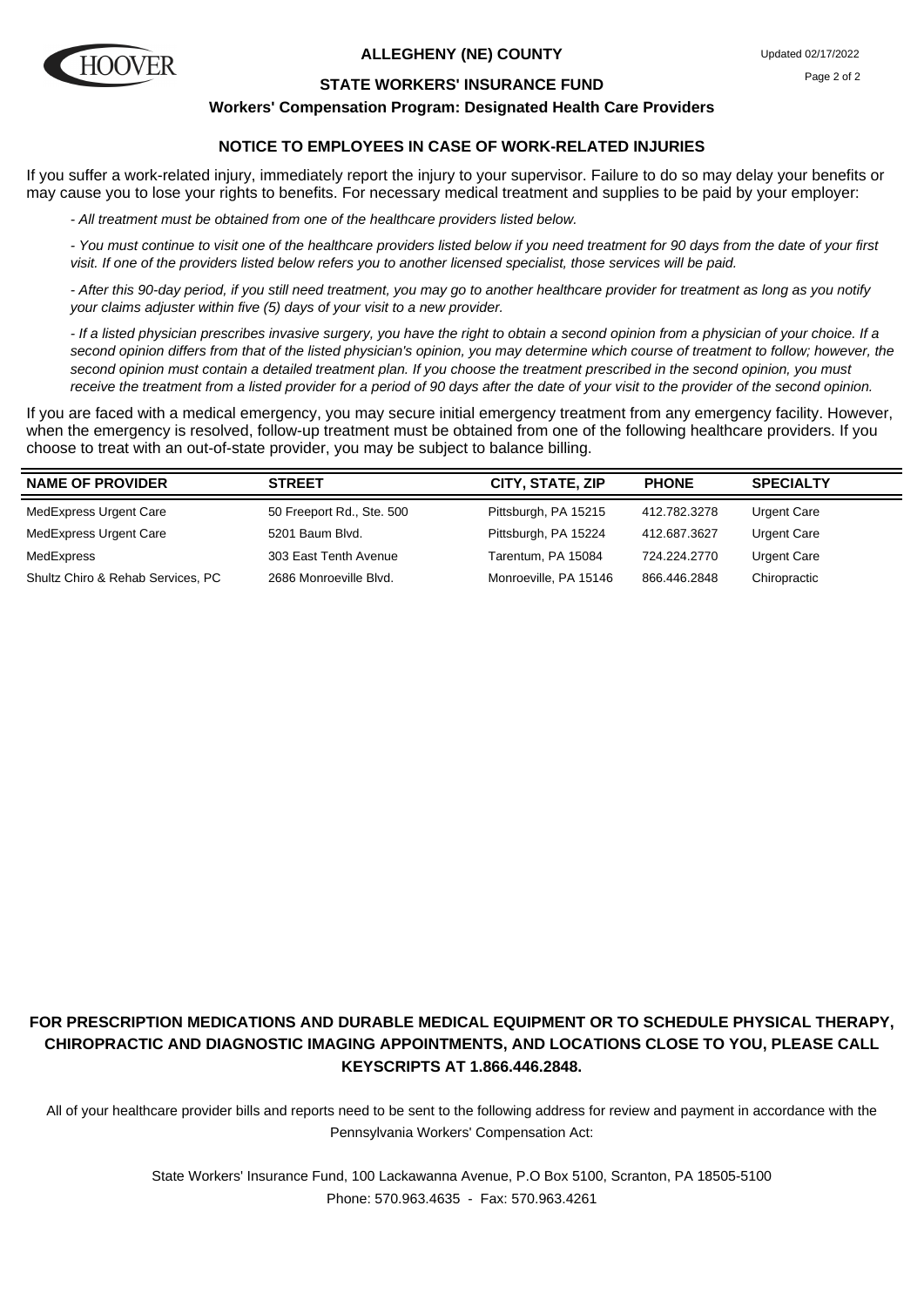

#### **ALLEGHENY (NW) COUNTY**

#### **STATE WORKERS' INSURANCE FUND**

**Workers' Compensation Program: Designated Health Care Providers**

## **NOTICE TO EMPLOYEES IN CASE OF WORK-RELATED INJURIES**

If you suffer a work-related injury, immediately report the injury to your supervisor. Failure to do so may delay your benefits or may cause you to lose your rights to benefits. For necessary medical treatment and supplies to be paid by your employer:

- All treatment must be obtained from one of the healthcare providers listed below.

- You must continue to visit one of the healthcare providers listed below if you need treatment for 90 days from the date of your first visit. If one of the providers listed below refers you to another licensed specialist, those services will be paid.

- After this 90-day period, if you still need treatment, you may go to another healthcare provider for treatment as long as you notify your claims adjuster within five (5) days of your visit to a new provider.

- If a listed physician prescribes invasive surgery, you have the right to obtain a second opinion from a physician of your choice. If a second opinion differs from that of the listed physician's opinion, you may determine which course of treatment to follow; however, the second opinion must contain a detailed treatment plan. If you choose the treatment prescribed in the second opinion, you must receive the treatment from a listed provider for a period of 90 days after the date of your visit to the provider of the second opinion.

If you are faced with a medical emergency, you may secure initial emergency treatment from any emergency facility. However, when the emergency is resolved, follow-up treatment must be obtained from one of the following healthcare providers. If you choose to treat with an out-of-state provider, you may be subject to balance billing.

| <b>NAME OF PROVIDER</b>                                               | <b>STREET</b>                        | CITY, STATE, ZIP       | <b>PHONE</b> | <b>SPECIALTY</b>        |
|-----------------------------------------------------------------------|--------------------------------------|------------------------|--------------|-------------------------|
| St. Barnabas Med. Ctr. (Appts. T, R, F)                               | 5830 Meridan Road                    | Gibsonia, PA 15044     | 724.443.7231 | <b>Family Practice</b>  |
| Partners in Family Care PC                                            | 27 Heckel Rd., Ste. 107              | McKees Rocks, PA 15136 | 412.331.6503 | <b>Family Practice</b>  |
| Elizabeth-Ann Ruberg, DO                                              | 1136 Thorn Run Extension             | Moon Township, PA      | 412.262.1160 | <b>Family Practice</b>  |
| <b>Horodnic Family Practice</b>                                       | 103 North Meadows Dr., Ste. 220      | Wexford, PA 15090      | 724.934.5040 | <b>Family Practice</b>  |
| Thomas F. Carmen MD and Assoc.                                        | 1500 Village Run Rd., Ste. 308       | Wexford, PA 15090      | 724.934.1900 | <b>Family Practice</b>  |
| <b>AGH Neurosurgery</b>                                               | 701 Broad Street, 4th Floor, Pod D   | Sewickley, PA 15143    | 412.359.6200 | Neurology               |
| St. Clair Occupational Medicine                                       | 2000 Oxford Drive, Ste. 100          | Bethel Park, PA 15102  | 412.942.7115 | Occ. Medicine           |
| Falcon ER                                                             | 1241 Freedom Rd., Ste. 1A            | Cranberry Twp., PA     | 724.235.6000 | Occ. Medicine           |
| Heritage Valley Business Care                                         | 2201 Park Manor Blvd., Ste. 500      | Pittsburgh, PA 15202   | 412.777.6369 | Occ. Medicine           |
| Occupational Healthcare                                               | 251 7th St., Ste. 201B               | New Kensington, PA     | 724.335.6662 | Occ. Medicine           |
| Sewickley Eye Group                                                   | 400 Broad Street                     | Sewickley, PA 15143    | 412.741.4610 | Ophthalmology           |
| Orthopaedic Specialists-UPMC                                          | 1600 Coraopolis Heights Rd., Ste. G1 | Coraopolis, PA 15108   | 877.471.0935 | Orthopedics             |
| Orthopaedic Specialists-UPMC                                          | 8000 Cranberry Springs Drive         | Cranberry Twp., PA     | 877.471.0935 | Orthopedics             |
| Tri Rivers Musculoskeletal Centers- UPMC 6998 Crider Rd #110          |                                      | Mars, PA 16046         | 866.874.7483 | Orthopedics             |
| Tri Rivers Musculoskeletal Centers- UPMC 9104 Babcock Blyd. Ste. 2120 |                                      | Pittsburgh, PA 15237   | 412.367.0600 | Orthopedics             |
| Orthopaedic Specialists-UPMC                                          | 111 Hazel Lane, Ste. 200             | Sewickley, PA 15143    | 877.471.0935 | Orthopedics             |
| Allegheny Orthopedic Assoc.                                           | 12311 Perry Hwy 2nd FI               | Wexford, PA 15090      | 724.933.6629 | Orthopedics             |
| Western PA Surgery Center                                             | 6001 Stonewood Drive                 | Wexford, PA 15090      | 724.933.3800 | Orthopedics             |
| Ortho. & Sports Physical Therapy Assoc.                               | One Veterans Way, Ste. G1            | Carnegie, PA 15106     | 866.446.2848 | <b>Physical Therapy</b> |
| <b>UPMC Centers for Rehab Services</b>                                | 1600 Coraopolis Heights Rd.          | Coraopolis, PA 15108   | 866.446.2848 | <b>Physical Therapy</b> |

## **FOR PRESCRIPTION MEDICATIONS AND DURABLE MEDICAL EQUIPMENT OR TO SCHEDULE PHYSICAL THERAPY, CHIROPRACTIC AND DIAGNOSTIC IMAGING APPOINTMENTS, AND LOCATIONS CLOSE TO YOU, PLEASE CALL KEYSCRIPTS AT 1.866.446.2848.**

All of your healthcare provider bills and reports need to be sent to the following address for review and payment in accordance with the Pennsylvania Workers' Compensation Act: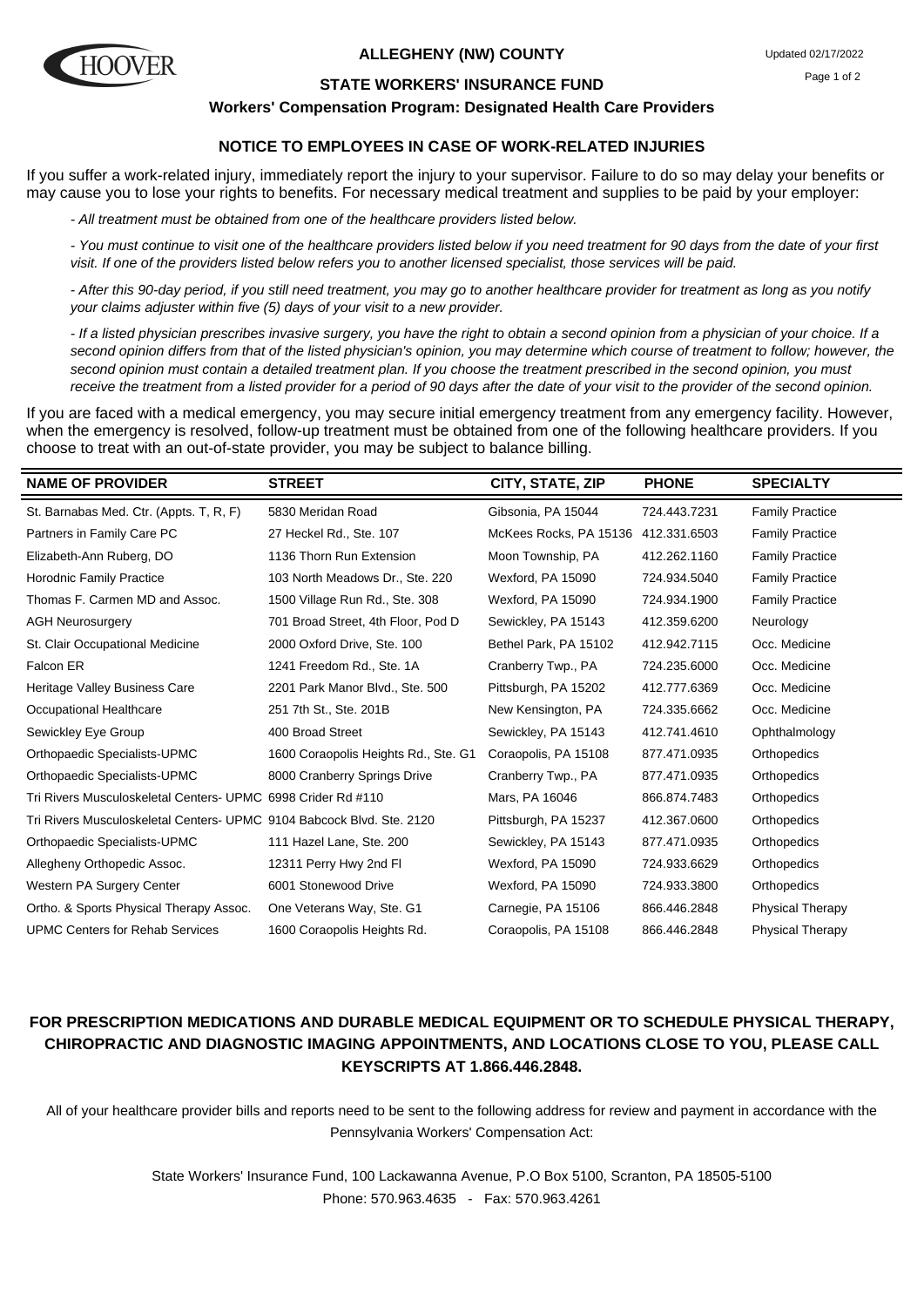

#### **ALLEGHENY (NW) COUNTY**

#### **STATE WORKERS' INSURANCE FUND**

#### **Workers' Compensation Program: Designated Health Care Providers**

## **NOTICE TO EMPLOYEES IN CASE OF WORK-RELATED INJURIES**

If you suffer a work-related injury, immediately report the injury to your supervisor. Failure to do so may delay your benefits or may cause you to lose your rights to benefits. For necessary medical treatment and supplies to be paid by your employer:

- All treatment must be obtained from one of the healthcare providers listed below.

- You must continue to visit one of the healthcare providers listed below if you need treatment for 90 days from the date of your first visit. If one of the providers listed below refers you to another licensed specialist, those services will be paid.

- After this 90-day period, if you still need treatment, you may go to another healthcare provider for treatment as long as you notify your claims adjuster within five (5) days of your visit to a new provider.

- If a listed physician prescribes invasive surgery, you have the right to obtain a second opinion from a physician of your choice. If a second opinion differs from that of the listed physician's opinion, you may determine which course of treatment to follow; however, the second opinion must contain a detailed treatment plan. If you choose the treatment prescribed in the second opinion, you must receive the treatment from a listed provider for a period of 90 days after the date of your visit to the provider of the second opinion.

If you are faced with a medical emergency, you may secure initial emergency treatment from any emergency facility. However, when the emergency is resolved, follow-up treatment must be obtained from one of the following healthcare providers. If you choose to treat with an out-of-state provider, you may be subject to balance billing.

| <b>NAME OF PROVIDER</b> | <b>STREET</b>              | CITY, STATE, ZIP       | <b>PHONE</b> | <b>SPECIALTY</b>   |
|-------------------------|----------------------------|------------------------|--------------|--------------------|
| Falcon ER Urgent Care   | 1241 Freedom Road, Ste. 1A | Cranberry Twp., PA     | 724.235.6000 | <b>Urgent Care</b> |
| MedExpress Urgent Care  | 5944 Steubenville Pike     | McKees Rocks, PA 15136 | 412.787.3508 | <b>Urgent Care</b> |
| MedExpress              | 8702 University Blvd.      | Moon Township, PA      | 412.299.3627 | <b>Urgent Care</b> |
| MedExpress Urgent Care  | 7219 Mcknight Road         | Pittsburgh, PA 15237   | 412.367.3278 | <b>Urgent Care</b> |
| MedExpress              | 10632 Perry Highway        | Wexford, PA 15090      | 724.934.3627 | <b>Urgent Care</b> |
| <b>UPMC Urgent Care</b> | 11360 Perry Highway        | Wexford, PA 15090      | 724.935.9900 | <b>Urgent Care</b> |
| Churma Chiropractic     | 2137 Mosside Blvd.         | Monroeville, PA 15146  | 866.446.2848 | Chiropractic       |

# **FOR PRESCRIPTION MEDICATIONS AND DURABLE MEDICAL EQUIPMENT OR TO SCHEDULE PHYSICAL THERAPY, CHIROPRACTIC AND DIAGNOSTIC IMAGING APPOINTMENTS, AND LOCATIONS CLOSE TO YOU, PLEASE CALL KEYSCRIPTS AT 1.866.446.2848.**

All of your healthcare provider bills and reports need to be sent to the following address for review and payment in accordance with the Pennsylvania Workers' Compensation Act: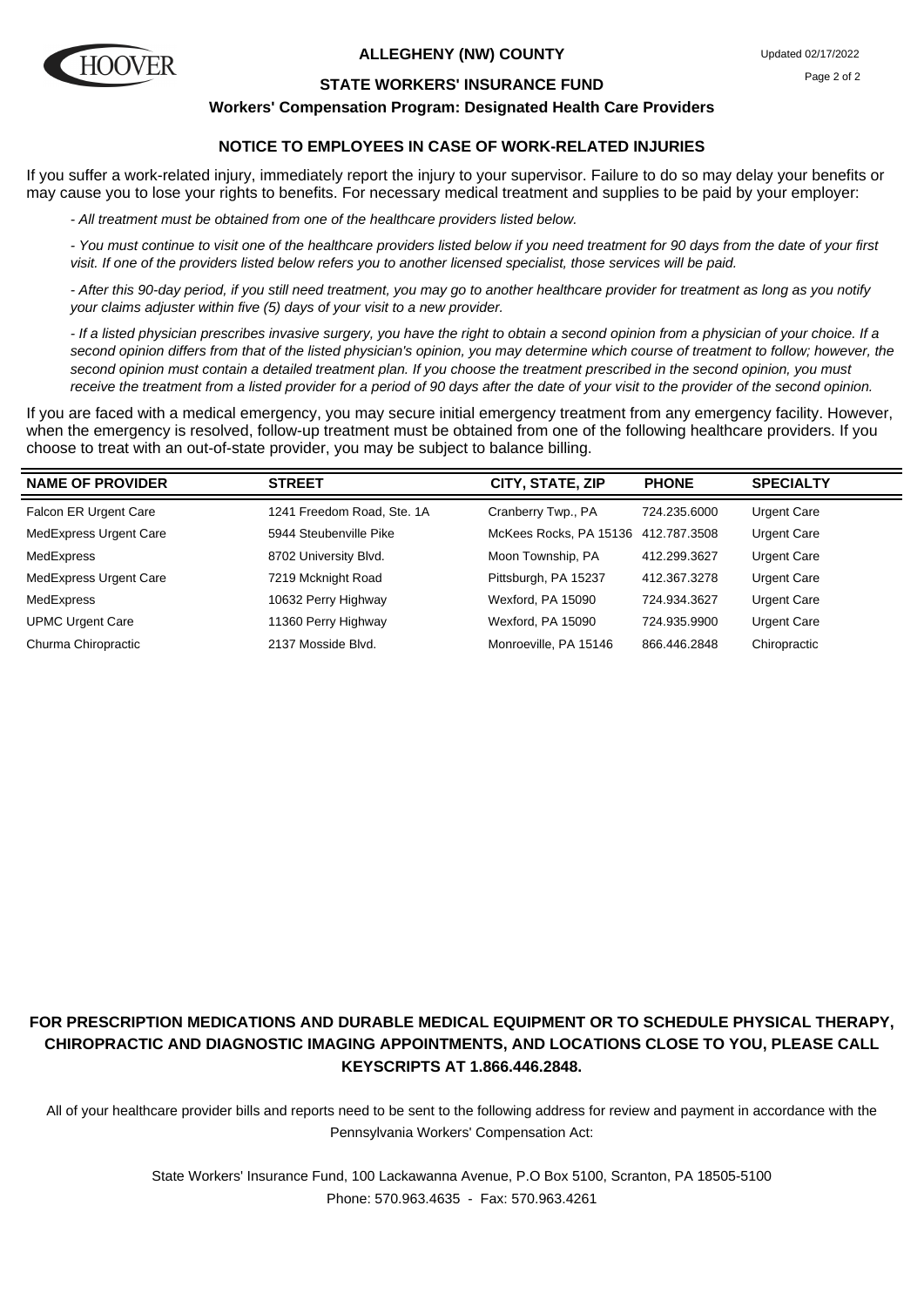

#### **ALLEGHENY (SE) COUNTY**

#### **STATE WORKERS' INSURANCE FUND**

#### **Workers' Compensation Program: Designated Health Care Providers**

## **NOTICE TO EMPLOYEES IN CASE OF WORK-RELATED INJURIES**

If you suffer a work-related injury, immediately report the injury to your supervisor. Failure to do so may delay your benefits or may cause you to lose your rights to benefits. For necessary medical treatment and supplies to be paid by your employer:

- All treatment must be obtained from one of the healthcare providers listed below.

- You must continue to visit one of the healthcare providers listed below if you need treatment for 90 days from the date of your first visit. If one of the providers listed below refers you to another licensed specialist, those services will be paid.

- After this 90-day period, if you still need treatment, you may go to another healthcare provider for treatment as long as you notify your claims adjuster within five (5) days of your visit to a new provider.

- If a listed physician prescribes invasive surgery, you have the right to obtain a second opinion from a physician of your choice. If a second opinion differs from that of the listed physician's opinion, you may determine which course of treatment to follow; however, the second opinion must contain a detailed treatment plan. If you choose the treatment prescribed in the second opinion, you must receive the treatment from a listed provider for a period of 90 days after the date of your visit to the provider of the second opinion.

If you are faced with a medical emergency, you may secure initial emergency treatment from any emergency facility. However, when the emergency is resolved, follow-up treatment must be obtained from one of the following healthcare providers. If you choose to treat with an out-of-state provider, you may be subject to balance billing.

| <b>NAME OF PROVIDER</b>                | <b>STREET</b>                       | CITY, STATE, ZIP          | <b>PHONE</b> | <b>SPECIALTY</b>       |
|----------------------------------------|-------------------------------------|---------------------------|--------------|------------------------|
| <b>AHN Urgent Care Center</b>          | 501 Braddock Avenue                 | Braddock, PA 15104        | 412.636.5050 | <b>Urgent Care</b>     |
| <b>UPMC Urgent Care</b>                | 4145 Wm Penn Highway                | Monroeville, PA 15146     | 412.666.0133 | <b>Urgent Care</b>     |
| MedExpress                             | 2644 Mosside Blvd.                  | Monroeville, PA 15146     | 412.372.5649 | <b>Urgent Care</b>     |
| <b>UPMC Urgent Care</b>                | 8945 Route 30                       | North Huntingdon, PA      | 724.861.8099 | <b>Urgent Care</b>     |
| MedExpress                             | 695 Clairton Blvd.                  | Pleasant Hills, PA 15236  | 412.653.5556 | <b>Urgent Care</b>     |
| MedExpress Urgent Care                 | 3516 Saw Mill Run Blvd.             | Pittsburgh, PA 15227      | 412.884.0327 | <b>Urgent Care</b>     |
| MedExpress                             | 3433 William Penn Highway           | Pittsburgh, PA 15235      | 412.825.3627 | <b>Urgent Care</b>     |
| Family Practice Med. Assoc. South      | 1200 Brooks Lane                    | Jefferson Hills, PA 15025 | 412.729.1500 | <b>Family Practice</b> |
| Dr. Abdul Khan, MD                     | 4326 Northern Pike                  | Monroeville, PA 15146     | 412.673.8140 | <b>Family Practice</b> |
| Handelsman Family Practice, LLC        | 3212 Main Street                    | Munhall, PA 15120         | 412.462.7700 | <b>Family Practice</b> |
| <b>Forest Hills Medical Associates</b> | 419 Westinghouse Avenue             | Wilmerding, PA 15148      | 412.816.1818 | <b>Family Practice</b> |
| 8th Avenue Medical Center              | 330 East Eighth Avenue              | Homestead, PA 15120       | 412.462.6001 | Internal Medicine      |
| St. Clair Occupational Medicine        | 2000 Oxford Drive, Ste. 100         | Bethel Park, PA 15102     | 412.942.7115 | Occ. Medicine          |
| Falcon ER                              | 1241 Freedom Rd., Ste. 1A           | Cranberry Twp., PA        | 724.235.6000 | Occ. Medicine          |
| Heritage Valley Business Care          | 2201 Park Manor Blvd., Ste. 500     | Pittsburgh, PA 15202      | 412.777.6369 | Occ. Medicine          |
| Occupational Healthcare                | 251 7th St., Ste. 201B              | New Kensington, PA        | 724.335.6662 | Occ. Medicine          |
| <b>AHN Neuroscience Institute</b>      | 320 East North Ave., Ste. 208       | Pittsburgh, PA 15212      | 412.359.6200 | Neurology              |
| Sightline Laser Eye Center             | 500 N. Lewis Run Rd. Ste. 216       | West Mifflin, PA 15122    | 724.933.5588 | Ophthalmology          |
| Pittsburgh Bone, Joint & Spine         | 495 Waterfront Drive East, Ste. 220 | Homestead, PA 15120       | 412.325.0005 | Orthopedics            |
| Orthopaedic Specialists-UPMC           | 1500 5th Avenue                     | McKeesport, PA 15132      | 877.471.0935 | Orthopedics            |
|                                        |                                     |                           |              |                        |

## **FOR PRESCRIPTION MEDICATIONS AND DURABLE MEDICAL EQUIPMENT OR TO SCHEDULE PHYSICAL THERAPY, CHIROPRACTIC AND DIAGNOSTIC IMAGING APPOINTMENTS, AND LOCATIONS CLOSE TO YOU, PLEASE CALL KEYSCRIPTS AT 1.866.446.2848.**

All of your healthcare provider bills and reports need to be sent to the following address for review and payment in accordance with the Pennsylvania Workers' Compensation Act: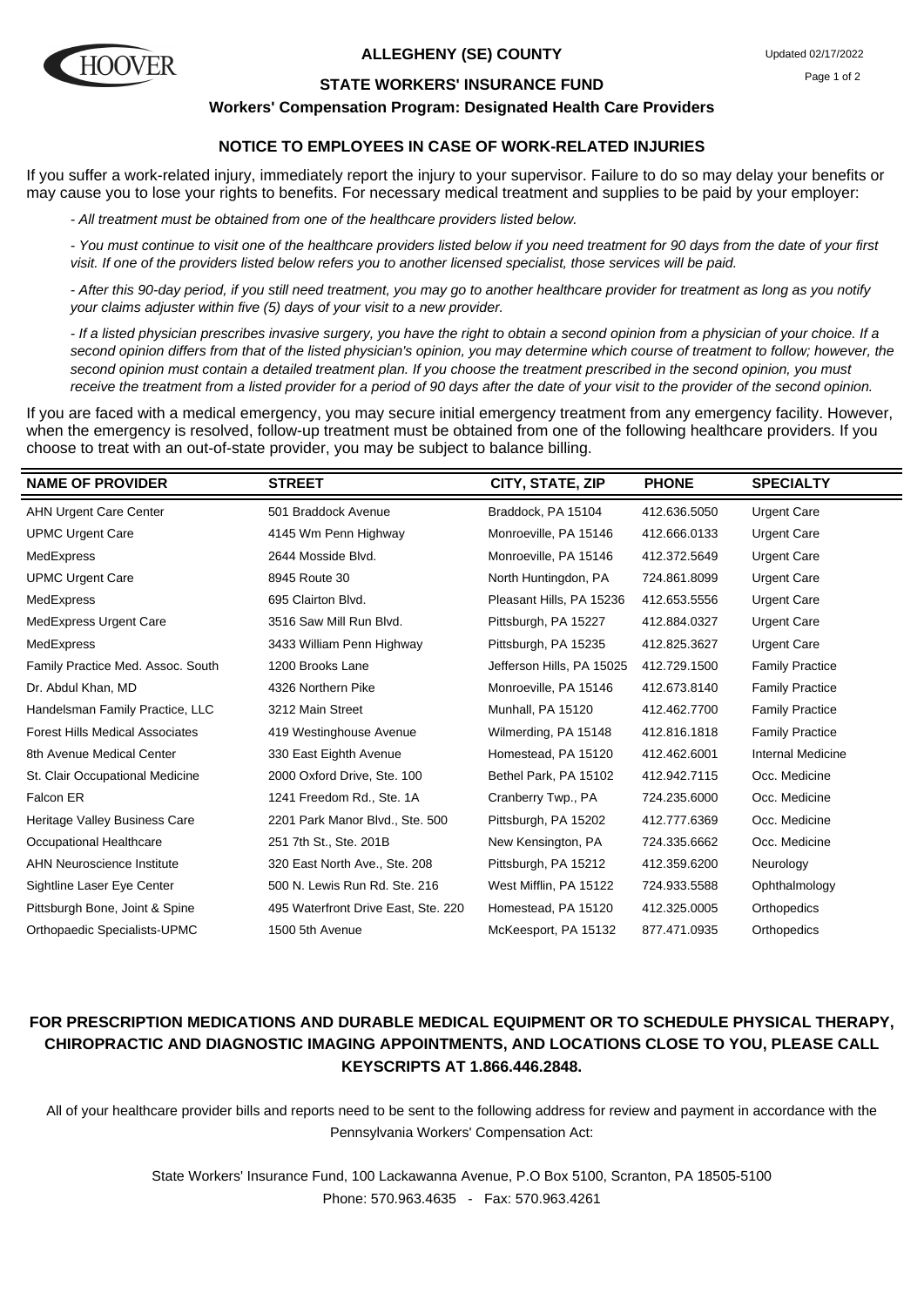

#### **ALLEGHENY (SE) COUNTY**

#### **STATE WORKERS' INSURANCE FUND**

#### **Workers' Compensation Program: Designated Health Care Providers**

## **NOTICE TO EMPLOYEES IN CASE OF WORK-RELATED INJURIES**

If you suffer a work-related injury, immediately report the injury to your supervisor. Failure to do so may delay your benefits or may cause you to lose your rights to benefits. For necessary medical treatment and supplies to be paid by your employer:

- All treatment must be obtained from one of the healthcare providers listed below.

- You must continue to visit one of the healthcare providers listed below if you need treatment for 90 days from the date of your first visit. If one of the providers listed below refers you to another licensed specialist, those services will be paid.

- After this 90-day period, if you still need treatment, you may go to another healthcare provider for treatment as long as you notify your claims adjuster within five (5) days of your visit to a new provider.

- If a listed physician prescribes invasive surgery, you have the right to obtain a second opinion from a physician of your choice. If a second opinion differs from that of the listed physician's opinion, you may determine which course of treatment to follow; however, the second opinion must contain a detailed treatment plan. If you choose the treatment prescribed in the second opinion, you must receive the treatment from a listed provider for a period of 90 days after the date of your visit to the provider of the second opinion.

If you are faced with a medical emergency, you may secure initial emergency treatment from any emergency facility. However, when the emergency is resolved, follow-up treatment must be obtained from one of the following healthcare providers. If you choose to treat with an out-of-state provider, you may be subject to balance billing.

| <b>NAME OF PROVIDER</b>                 | <b>STREET</b>                      | CITY, STATE, ZIP          | <b>PHONE</b> | <b>SPECIALTY</b>        |
|-----------------------------------------|------------------------------------|---------------------------|--------------|-------------------------|
| <b>Steel Valley Orthopedics</b>         | 1200 Brooks Lane, Suite 240        | Jefferson Hills, PA 15025 | 412.469.1660 | Orthopedics             |
| Pittsburgh Bone, Joint & Spine          | 1200 Brooks Lane, Ste. G20         | Jefferson Hills, PA 15025 | 412.267.5040 | Orthopedics             |
| Prisk Orthopaedics & Wellness           | 2490 Mosside Boulevard             | Monroeville, PA 15146     | 412.525.7692 | Orthopedics             |
| Orthopedic Assoc. of Pittsburgh, Inc.   | 2550 Mosside Blvd., Ste. 405       | Monroeville, PA 15146     | 412.373.1600 | Orthopedics             |
| Orthopaedic Specialists-UPMC            | 4803 Northern Pike                 | Monroeville, PA 15146     | 877.471.0935 | Orthopedics             |
| Orthopaedic Specialists-UPMC            | 1907 Lebanon Church Road, Ste. 201 | West Mifflin, PA 15122    | 877.471.0935 | Orthopedics             |
| Orthopaedic Specialists-UPMC            | 2001 Lincoln Way                   | White Oak, PA 15131       | 877.471.0935 | Orthopedics             |
| <b>UPMC Centers for Rehab Services</b>  | 600 Oxford Drive, Suite 310        | Monroeville, PA 15146     | 866.446.2848 | <b>Physical Therapy</b> |
| Ortho. & Sports Physical Therapy Assoc. | 1748 Greensburg Ave.               | N. Versailles, PA 15137   | 866.446.2848 | <b>Physical Therapy</b> |
| James Didiano DC                        | 5646 William Penn Hwy              | Murrysville, PA 15632     | 866.446.2848 | Chiropractic            |

# **FOR PRESCRIPTION MEDICATIONS AND DURABLE MEDICAL EQUIPMENT OR TO SCHEDULE PHYSICAL THERAPY, CHIROPRACTIC AND DIAGNOSTIC IMAGING APPOINTMENTS, AND LOCATIONS CLOSE TO YOU, PLEASE CALL KEYSCRIPTS AT 1.866.446.2848.**

All of your healthcare provider bills and reports need to be sent to the following address for review and payment in accordance with the Pennsylvania Workers' Compensation Act: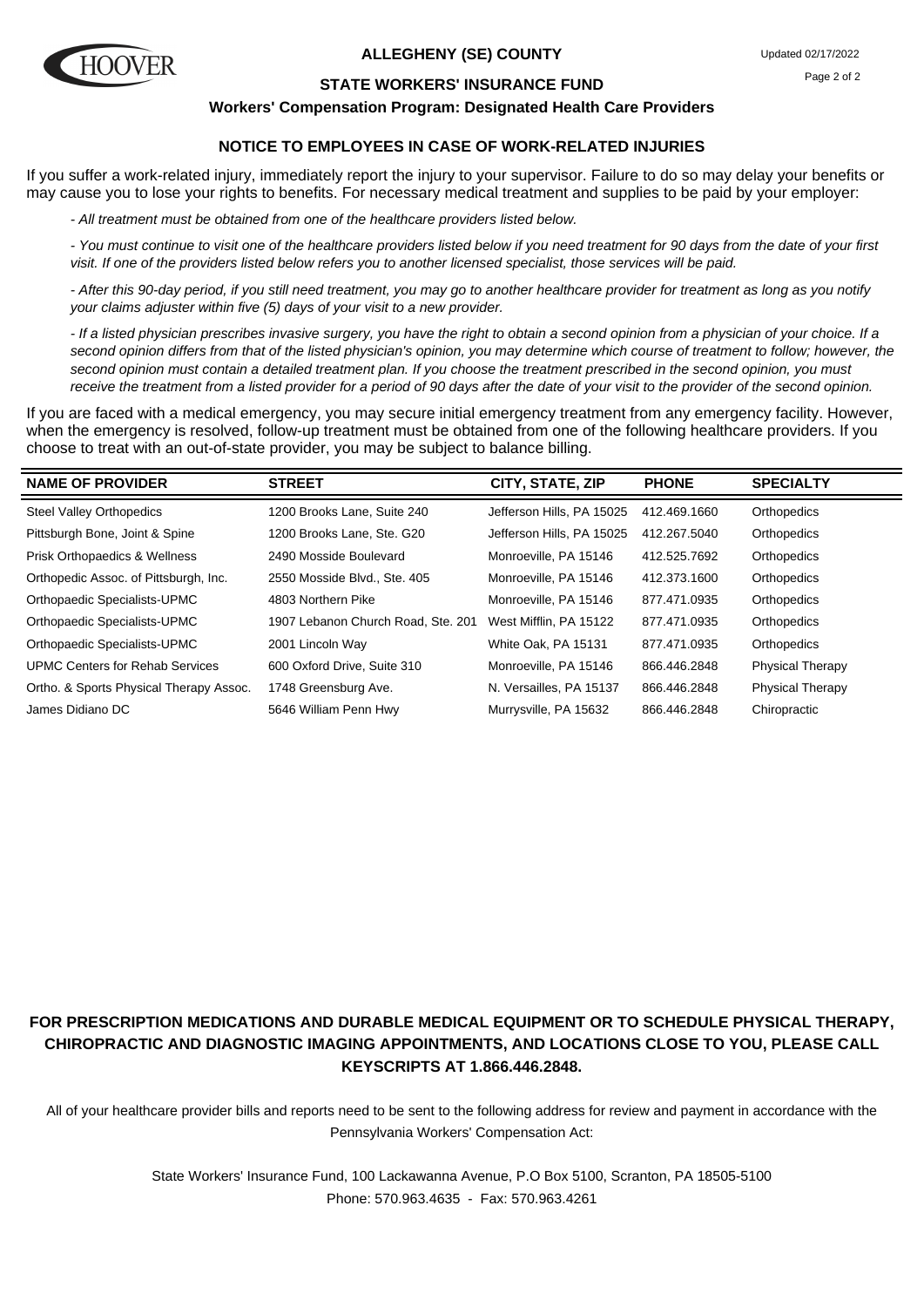

#### **ALLEGHENY (SW) COUNTY**

#### **STATE WORKERS' INSURANCE FUND**

#### **Workers' Compensation Program: Designated Health Care Providers**

## **NOTICE TO EMPLOYEES IN CASE OF WORK-RELATED INJURIES**

If you suffer a work-related injury, immediately report the injury to your supervisor. Failure to do so may delay your benefits or may cause you to lose your rights to benefits. For necessary medical treatment and supplies to be paid by your employer:

- All treatment must be obtained from one of the healthcare providers listed below.

- You must continue to visit one of the healthcare providers listed below if you need treatment for 90 days from the date of your first visit. If one of the providers listed below refers you to another licensed specialist, those services will be paid.

- After this 90-day period, if you still need treatment, you may go to another healthcare provider for treatment as long as you notify your claims adjuster within five (5) days of your visit to a new provider.

- If a listed physician prescribes invasive surgery, you have the right to obtain a second opinion from a physician of your choice. If a second opinion differs from that of the listed physician's opinion, you may determine which course of treatment to follow; however, the second opinion must contain a detailed treatment plan. If you choose the treatment prescribed in the second opinion, you must receive the treatment from a listed provider for a period of 90 days after the date of your visit to the provider of the second opinion.

If you are faced with a medical emergency, you may secure initial emergency treatment from any emergency facility. However, when the emergency is resolved, follow-up treatment must be obtained from one of the following healthcare providers. If you choose to treat with an out-of-state provider, you may be subject to balance billing.

| <b>NAME OF PROVIDER</b>                | <b>STREET</b>                   | CITY, STATE, ZIP      | <b>PHONE</b> | <b>SPECIALTY</b>        |
|----------------------------------------|---------------------------------|-----------------------|--------------|-------------------------|
| St. Clair Occupational Medicine        | 2000 Oxford Drive, Ste. 100     | Bethel Park, PA 15102 | 412.942.7115 | Occ. Medicine           |
| Falcon ER                              | 1241 Freedom Rd., Ste. 1A       | Cranberry Twp., PA    | 724.235.6000 | Occ. Medicine           |
| Heritage Valley Business Care          | 2201 Park Manor Blvd., Ste. 500 | Pittsburgh, PA 15202  | 412.777.6369 | Occ. Medicine           |
| Medi Help Medical Center               | 1691 Washington Road            | Mt. Lebanon, PA 15228 | 412.835.6900 | <b>Family Practice</b>  |
| Occupational Healthcare                | 251 7th St., Ste. 201B          | New Kensington, PA    | 724.335.6662 | Occ. Medicine           |
| Associated Eye Physicians and Surgeons | 102 Broadway Avenue             | Carnegie, PA 15106    | 412.279.8228 | Ophthalmology           |
| Orthopaedic Specialists-UPMC           | 1300 Oxford Drive               | Bethel Park, PA 15102 | 877.471.0935 | Orthopedics             |
| Steel Valley Ortho. Assoc.             | 1000 Higbee Dr., Ste. D208      | Bethel Park, PA 15102 | 412.854.5664 | Orthopedics             |
| <b>UPMC Centers for Rehab Services</b> | 3754 Library Rd                 | Castle Shannon, PA    | 866.446.2848 | <b>Physical Therapy</b> |
| Patriot Physical Therapy               | 2279 Main Street B              | Homestead, PA 15120   | 866.446.2848 | Physical Therapy        |
| MedExpress                             | 3024 Washington Pike            | Bridgeville, PA 15017 | 412.221.5475 | <b>Urgent Care</b>      |
| <b>UPMC Urgent Care</b>                | 6500 Steubenville Pike          | Pittsburgh, PA 15205  | 412.788.1002 | <b>Urgent Care</b>      |
| MedExpress Urgent Care                 | 1984 Greentree Road             | Pittsburgh, PA 15220  | 412.343.3627 | <b>Urgent Care</b>      |
| MedExpress                             | 1535 Washington Road            | Pittsburgh, PA 15228  | 412.531.1585 | <b>Urgent Care</b>      |
| <b>Steel Valley Chiropractic</b>       | 3908 Main Street                | Munhall, PA 15120     | 866.446.2848 | Chiropractic            |

# **FOR PRESCRIPTION MEDICATIONS AND DURABLE MEDICAL EQUIPMENT OR TO SCHEDULE PHYSICAL THERAPY, CHIROPRACTIC AND DIAGNOSTIC IMAGING APPOINTMENTS, AND LOCATIONS CLOSE TO YOU, PLEASE CALL KEYSCRIPTS AT 1.866.446.2848.**

All of your healthcare provider bills and reports need to be sent to the following address for review and payment in accordance with the Pennsylvania Workers' Compensation Act: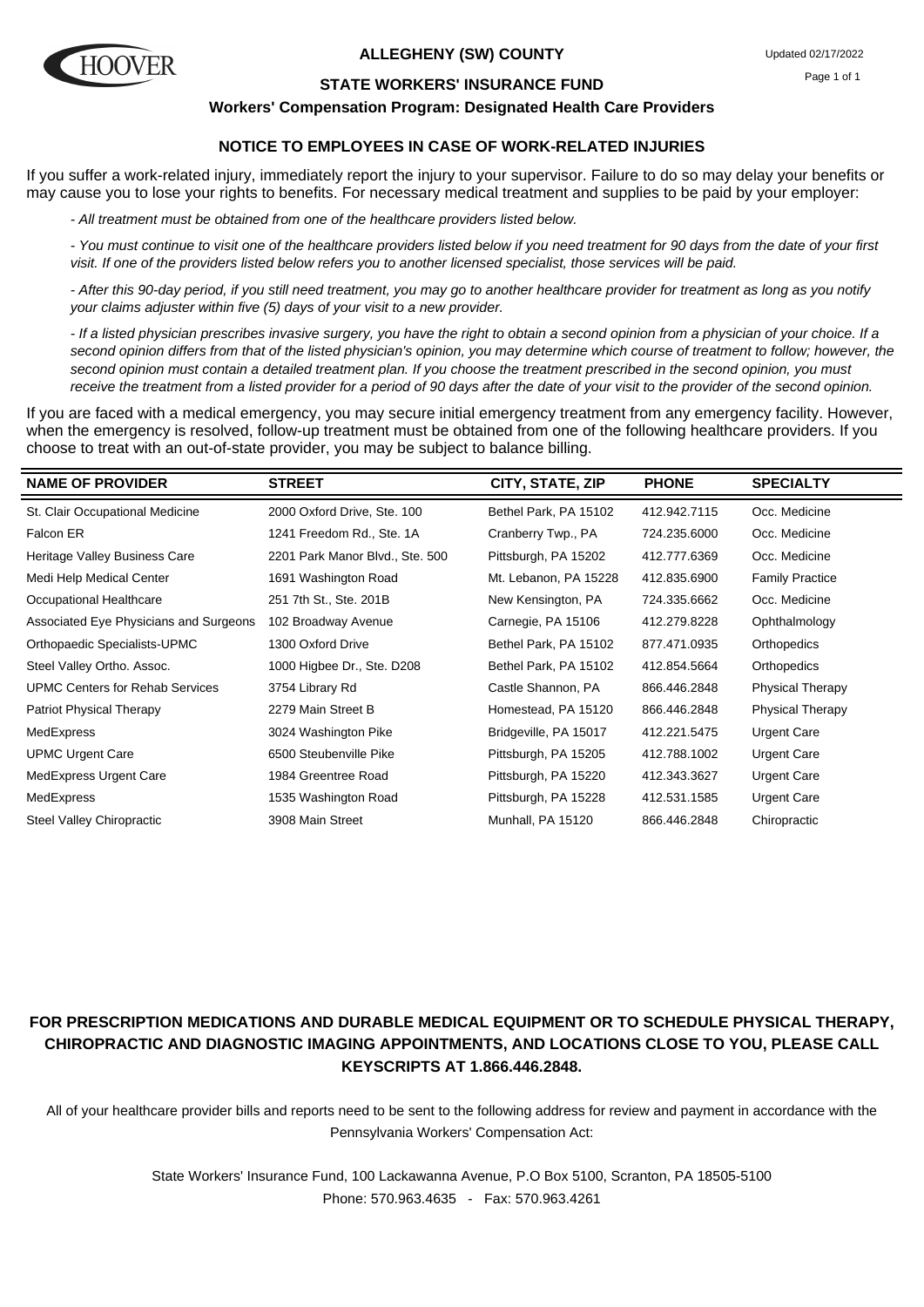

#### **BUTLER COUNTY**

#### **STATE WORKERS' INSURANCE FUND**

#### **Workers' Compensation Program: Designated Health Care Providers**

## **NOTICE TO EMPLOYEES IN CASE OF WORK-RELATED INJURIES**

If you suffer a work-related injury, immediately report the injury to your supervisor. Failure to do so may delay your benefits or may cause you to lose your rights to benefits. For necessary medical treatment and supplies to be paid by your employer:

- All treatment must be obtained from one of the healthcare providers listed below.

- You must continue to visit one of the healthcare providers listed below if you need treatment for 90 days from the date of your first visit. If one of the providers listed below refers you to another licensed specialist, those services will be paid.

- After this 90-day period, if you still need treatment, you may go to another healthcare provider for treatment as long as you notify your claims adjuster within five (5) days of your visit to a new provider.

- If a listed physician prescribes invasive surgery, you have the right to obtain a second opinion from a physician of your choice. If a second opinion differs from that of the listed physician's opinion, you may determine which course of treatment to follow; however, the second opinion must contain a detailed treatment plan. If you choose the treatment prescribed in the second opinion, you must receive the treatment from a listed provider for a period of 90 days after the date of your visit to the provider of the second opinion.

If you are faced with a medical emergency, you may secure initial emergency treatment from any emergency facility. However, when the emergency is resolved, follow-up treatment must be obtained from one of the following healthcare providers. If you choose to treat with an out-of-state provider, you may be subject to balance billing.

| <b>NAME OF PROVIDER</b>                                                  | <b>STREET</b>                       | CITY, STATE, ZIP         | <b>PHONE</b> | <b>SPECIALTY</b>        |
|--------------------------------------------------------------------------|-------------------------------------|--------------------------|--------------|-------------------------|
| <b>BHS Primary</b>                                                       | 1022 B North Main Street            | Butler, PA 16001         | 833.995.0115 | <b>Family Practice</b>  |
| <b>Primary Health Network</b>                                            | 296 Church Street                   | Petrolia, PA 16050       | 724.756.2940 | <b>Family Practice</b>  |
| <b>BHS Primary</b>                                                       | 1022 B North Main Street            | <b>Butler, PA 16001</b>  | 833.995.0115 | Internal Medicine       |
| Falcon ER                                                                | 1241 Freedom Rd., Ste. 1A           | Cranberry Twp., PA       | 724.235.6000 | Occ. Medicine           |
| Lloyd Richless, MD                                                       | 600 Medical Arts Building, Ste. 650 | Kittanning, PA 16201     | 724.543.8116 | Occ. Medicine           |
| Scott and Christie Eyecare Associates                                    | 1101 Freeport Road                  | Pittsburgh, PA 15238     | 412.782.0400 | Ophthalmology           |
| Tri Rivers Musculoskeletal Centers- UPMC 127 Oneida Valley Rd., Ste. 302 |                                     | Butler, PA 16001         | 866.874.7483 | Orthopedics             |
| The Surgery Center at Benbrook                                           | 102 Technology Drive, Ste. 130      | Butler, PA 16001         | 724.431.0740 | Orthopedics             |
| Tri Rivers Musculoskeletal Centers- UPMC 142 Clearview Circle            |                                     | Butler, PA 16001         | 866.874.7483 | Orthopedics             |
| Tri Rivers Musculoskeletal Centers- UPMC 6998 Crider Road, Ste. 110      |                                     | Mars, PA 16046           | 866.874.7483 | Orthopedics             |
| Tri Rivers Musculoskeletal Centers- UPMC 100 Innovation Dr., Ste. 104    |                                     | Slippery Rock, PA 16057  | 866.874.7483 | Orthopedics             |
| Allegheny & Chesapeake PT                                                | 602 Evans City Rd., Ste. 204        | Butler, PA 16001         | 866.446.2848 | <b>Physical Therapy</b> |
| <b>UPMC Centers for Rehab Services</b>                                   | 8000 Cranberry Springs Dr.          | Cranberry Twp., PA 16066 | 866.446.2848 | <b>Physical Therapy</b> |
| <b>UPMC Centers for Rehab Services</b>                                   | 280 Pullman Square                  | <b>Butler, PA 16001</b>  | 866.446.2848 | <b>Physical Therapy</b> |
| FasterCare                                                               | 250 B Butler Commons                | Butler, PA 16001         | 877.987.4368 | <b>Urgent Care</b>      |
| MedExpress                                                               | 256 New Castle Road, Suite C        | Butler, PA 16001         | 724.283.3627 | <b>Urgent Care</b>      |
| MedExpress                                                               | 6998 Crider Rd., Ste. 100           | Mars, PA 16046           | 724.778.3627 | <b>Urgent Care</b>      |
| Falcon ER Urgent Care                                                    | 1241 Freedom Road, Ste. 1A          | Cranberry Twp., PA       | 724.235.6000 | <b>Urgent Care</b>      |
| FasterCare                                                               | 21 Franklin Village Mall            | Kittanning, PA 16201     | 724.543.3278 | <b>Urgent Care</b>      |
| FasterCare                                                               | 100 Innovation Dr., Ste. 103        | Slippery Rock, PA 16057  | 724.794.4325 | <b>Urgent Care</b>      |

## **FOR PRESCRIPTION MEDICATIONS AND DURABLE MEDICAL EQUIPMENT OR TO SCHEDULE PHYSICAL THERAPY, CHIROPRACTIC AND DIAGNOSTIC IMAGING APPOINTMENTS, AND LOCATIONS CLOSE TO YOU, PLEASE CALL KEYSCRIPTS AT 1.866.446.2848.**

All of your healthcare provider bills and reports need to be sent to the following address for review and payment in accordance with the Pennsylvania Workers' Compensation Act: